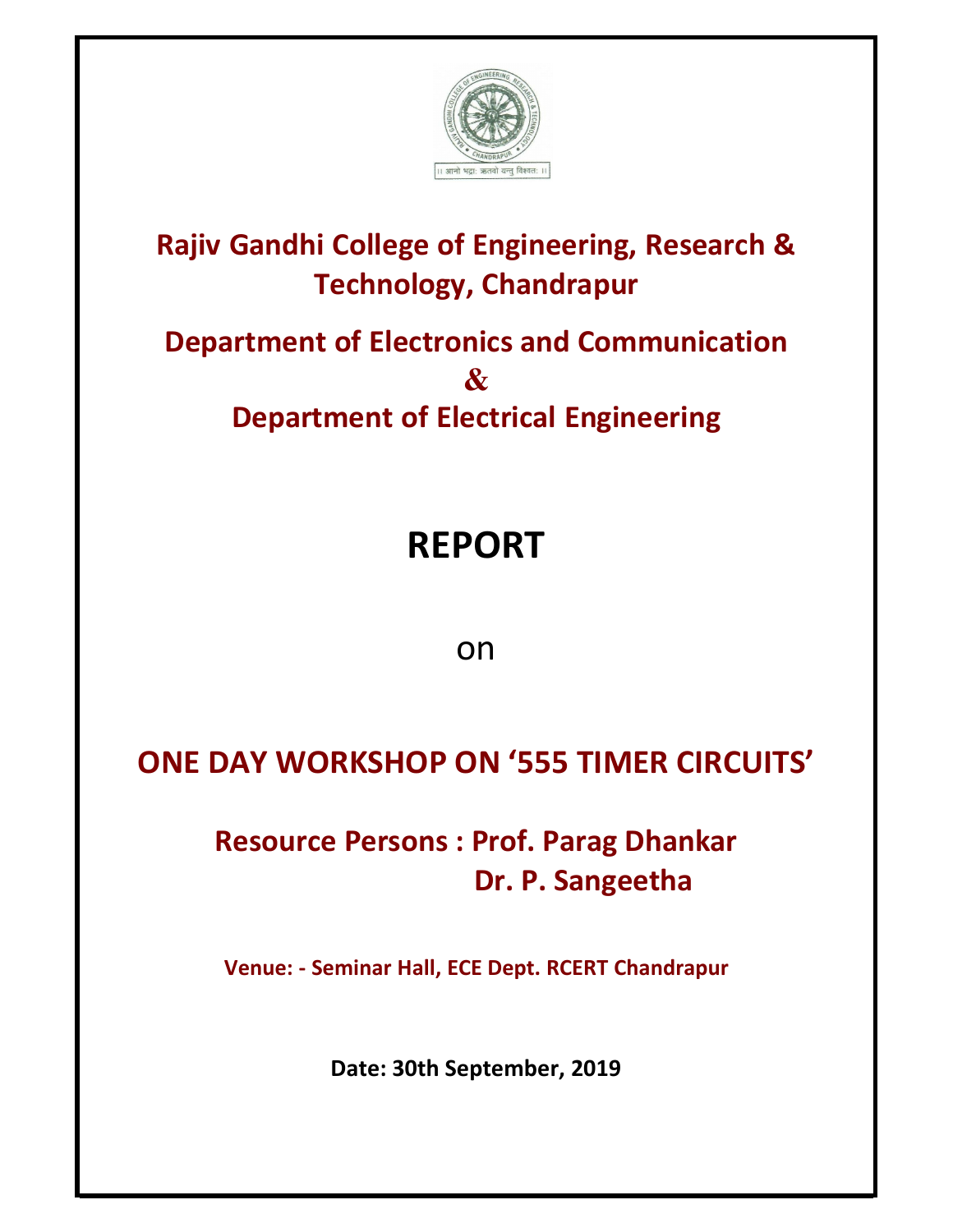#### **REPORT**

Rajiv Gandhi college of Engineering Research and Technology along with Department of Electronics & Communication and Electrical Engineering arranged a one day workshop on 555 Timer circuits .The workshop was conducted by Prof.Parag Dhankar and Dr.P.Sangeetha on 30th September 2019 in Seminar Hall of ECE Department, RCERT Chandrapur.

Prof P. B. Thawari HoD Electronics and Communication Engineering, RCERT introduced the resource persons to the students and gave a brief introduction of the workshop .He insisted the importance of such workshops and Hands-on training to the budding Engineers.

This one day workshop provided a hands-on training to students and introduced them to circuit designing and fabrication. It offered a real time experience to the students by allowing them to get their hands directly on the circuits based on 555 timer. The 555 timer IC is an integrated circuit (chip) used in a variety of timer, pulse generation, and oscillator applications. The 555 timer is always in widespread use due to its low price, ease of use, and stability. It is very essential for the students to learn and design these Timer based circuits.

In the morning session Prof. Parag Dhankar delivered a lecture on 555 timer and its working. He made the students understand the basic concepts and frequency calculation techniques. The introduction to circuit connections and design was given by Prof.Dr.P.Sangeetha.In the next part of the session students worked on Multivibrator circuits and tested the outputs. The workshop was very interactive and as a feedback, some students also explained and presented the concept of 555 Timer at the end of the session. The workshop was attended by Second and third year students.



 **Prof.Parag Dhankar addressing the students**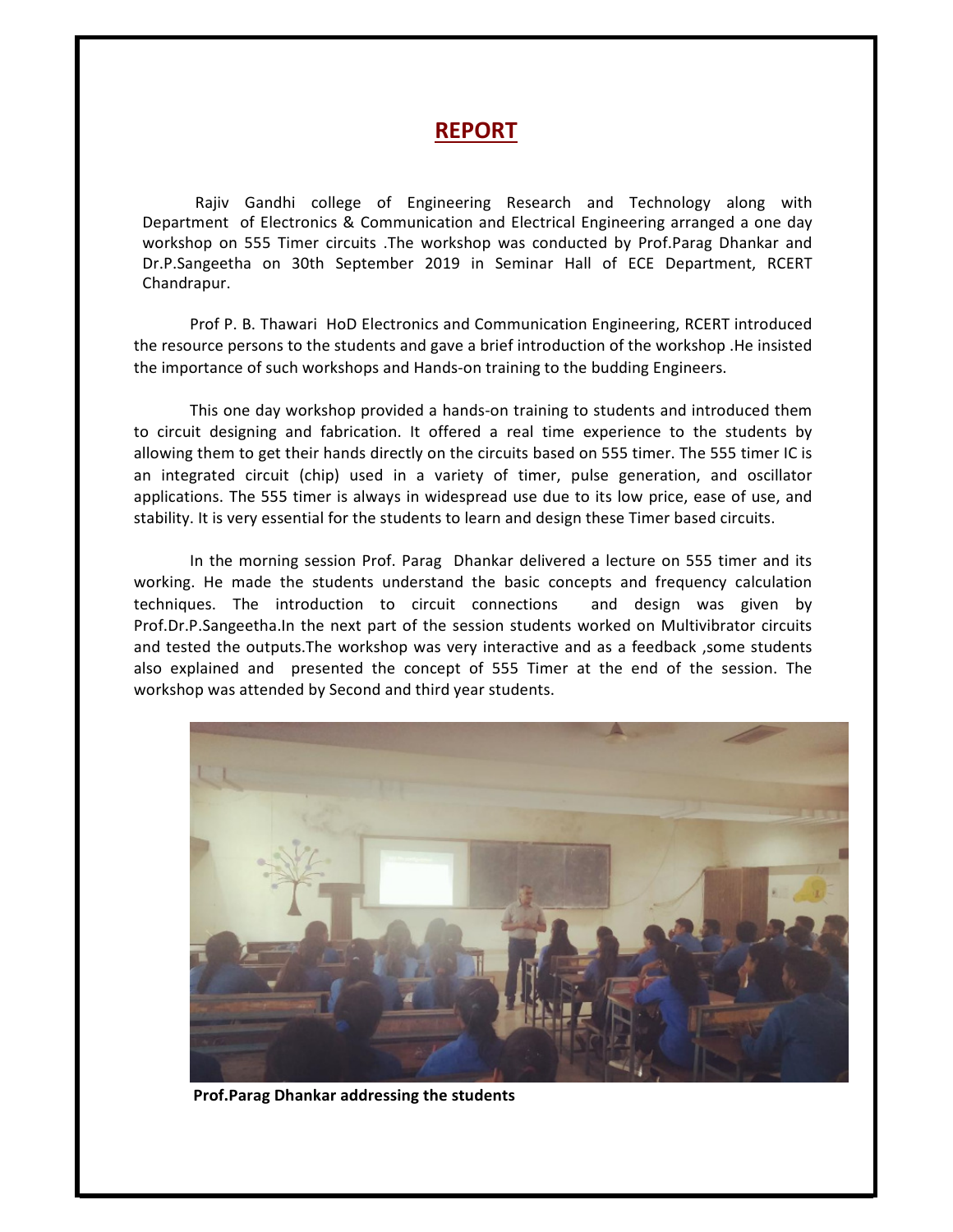

**Student explaining: An interactive task**



**Student explaining: An interactive task**